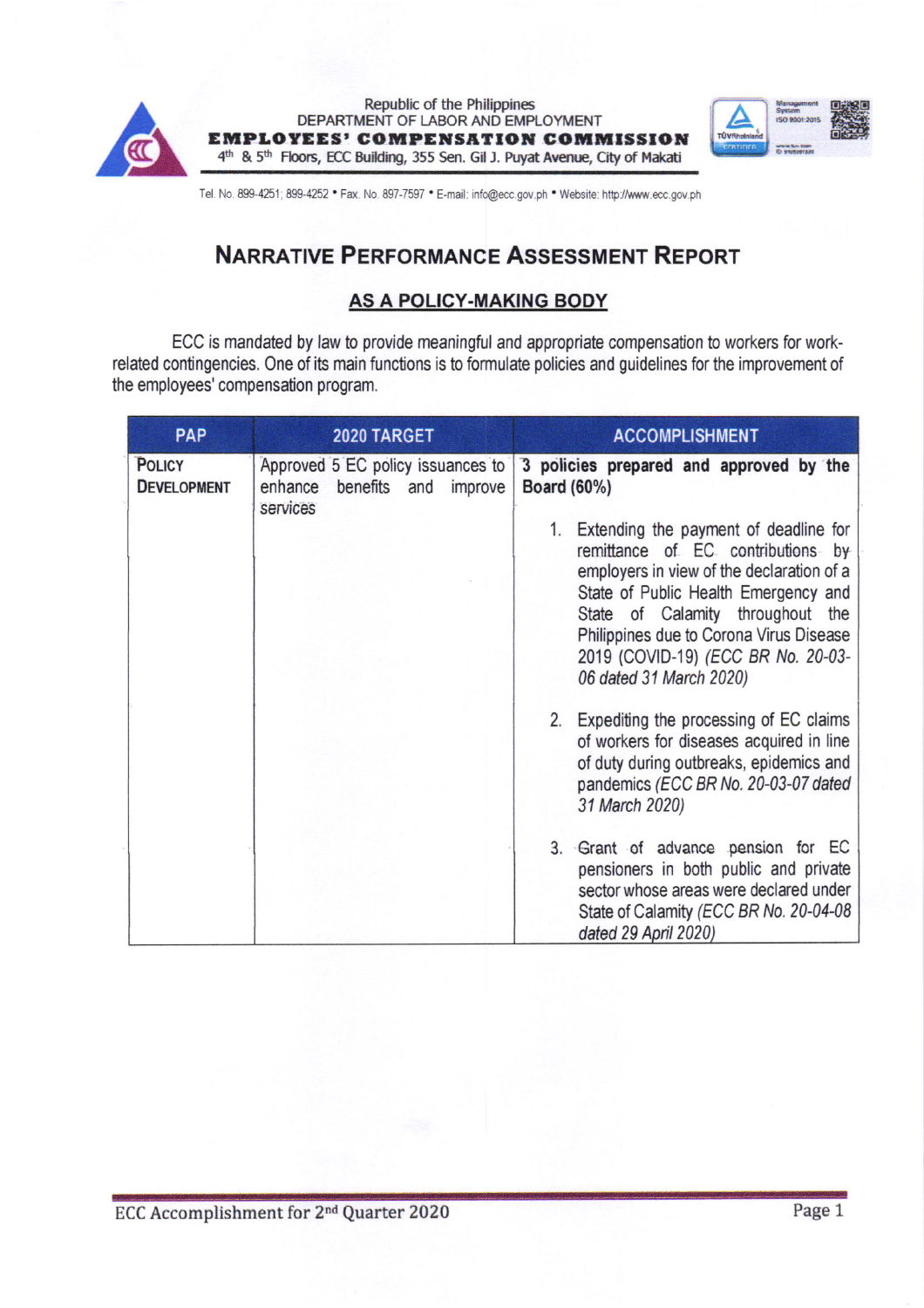# AS AN APPELATE BODY

ECC reviews and decides all appealed EC claims elevated to the Commission after denial by the Systems. A system of monitoring/tracking every action taken on the case has been installed to ensure prompt disposition of appealed EC claims.

| <b>PAP</b>                                                                    | 2020 TARGET                                                                                  | <b>ACCOMPLISHMENT</b>                                                                                                                     |  |  |
|-------------------------------------------------------------------------------|----------------------------------------------------------------------------------------------|-------------------------------------------------------------------------------------------------------------------------------------------|--|--|
| <b>SPEEDY</b><br><b>DISPOSITION OF</b><br><b>EC APPEALED</b><br><b>CLAIMS</b> | 100% disposition rate by EO 2020<br>for EC appealed cases received as<br>of 20 November 2020 | $\times$ 67% disposition rate<br>- 28 cases disposed<br>- 42 cases handled<br>100% disposition rate<br>- 28 cases disposed within the PCT |  |  |

#### ON INFORMATION DISSEMINATION

This program is designed to increase public awareness on the Employees Compensation Program (ECP) and to ensure at all times that workers are informed of their rights, benetits and privileges under the ECP, This involves the conduct of seminars/lectures on the ECP and OSH in different venues. Target participants of ECP seminars/lectures are rank and file workers, labor union representatives and human resource officers.

| <b>PAP</b>                                               | 2020 TARGET                                                                                         | <b>ACCOMPLISHMENT</b>                                                                                                                              |  |
|----------------------------------------------------------|-----------------------------------------------------------------------------------------------------|----------------------------------------------------------------------------------------------------------------------------------------------------|--|
| <b>ECP</b><br><b>INFORMATION</b><br><b>DISSEMINATION</b> | Conducted 720 ECP advocacy<br>seminars with 37,000 participants<br>from 16,100 companies nationwide | $\checkmark$ 132 ECP advocacy seminars conducted (19%)<br>5,983 participants reached (16%)<br>2,528 companies nationwide (16%)<br>$\epsilon \star$ |  |

## ON REHABILITATION SERVICES FOR PWRDs

The main objective is to facilitate the integration of PWRDs into the economic mainsfeam as productive and self-reliant members of society.

Physical Restoration of PWRDs. This is an assistance program to facilitate ECC-funded rehabilitation services for persons with work-related disabilities like provision of free physical therapy and rehabilitation appliances through partner hospitals and providers.

KAGABAY Project. "Katulong at Gabay sa Manggagawang May Kapansanan" or KaGaBay is an assistance program for persons with work+elated disabilities (PWRDs) aimed at facilitating their re-integration into the economic mainstream either through skills training and placement assistance or through entrepreneurial training and assistance in the setting-up a micro-enterprise or home-based business.